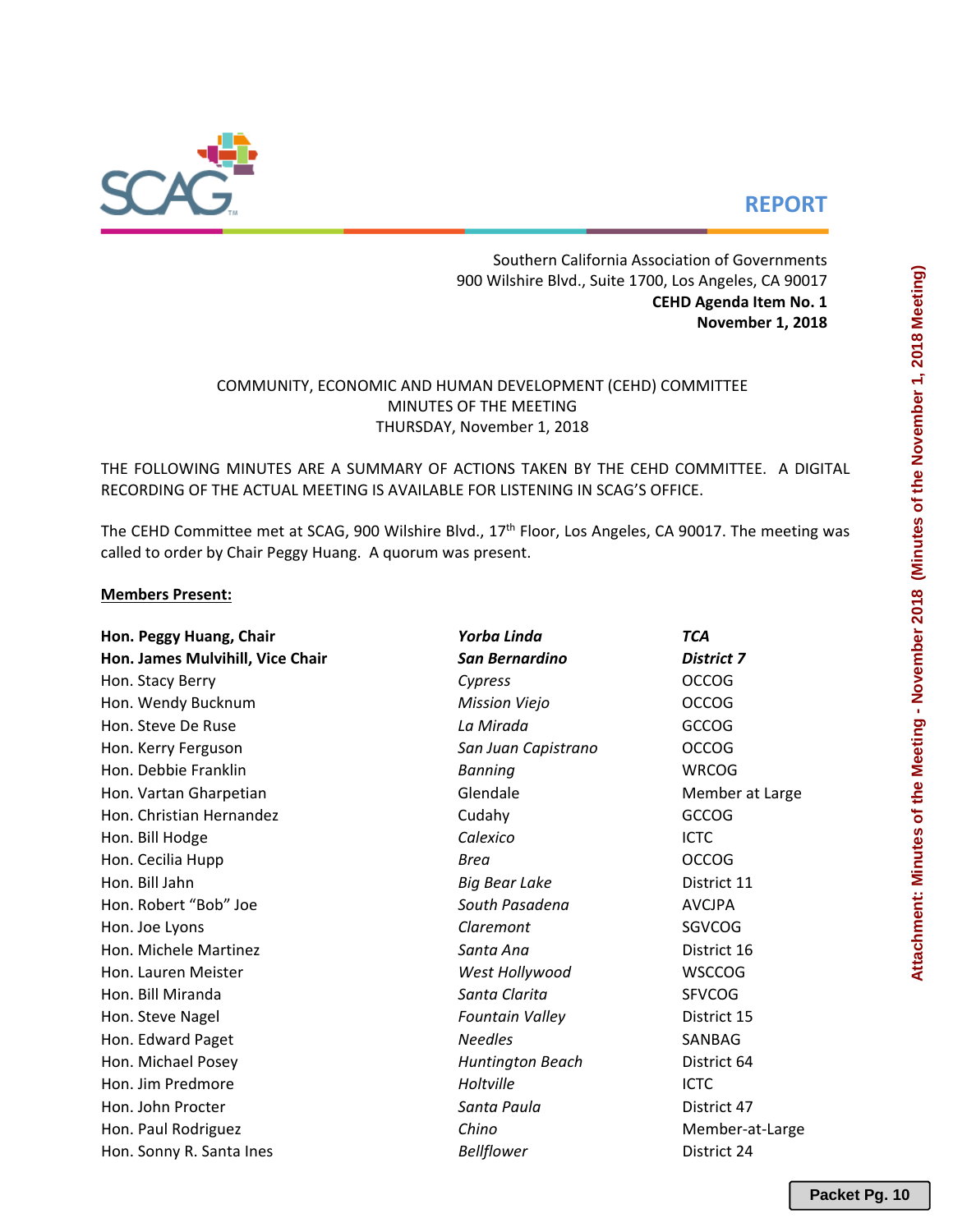| Hon. Donald P. Wagner         | <i><u><b>Irvine</b></u></i>  | District 14             |  |  |  |  |
|-------------------------------|------------------------------|-------------------------|--|--|--|--|
| Hon. Mark Waronek             | Lomita                       | <b>SBCCOG</b>           |  |  |  |  |
| Hon. Frank Zerunyan           | <b>Rolling Hills Estates</b> | <b>SBCCOG</b>           |  |  |  |  |
|                               |                              |                         |  |  |  |  |
| <b>Members Not Present</b>    |                              |                         |  |  |  |  |
| Hon. Al Austin, II            | Long Beach                   | <b>GCCOG</b>            |  |  |  |  |
| Hon. David Avila              | Yucaipa                      | <b>SBCTA</b>            |  |  |  |  |
| Hon. Juan Carrillo            | Palmdale                     | North L.A. County       |  |  |  |  |
| Hon. Rose Espinoza            | La Habra                     | <b>OCCOG</b>            |  |  |  |  |
| Hon. Margaret E. Finlay       | Duarte                       | District 35             |  |  |  |  |
| Hon. Victor Manalo            | Artesia                      | District 23             |  |  |  |  |
| Hon. Joseph McKee             | <b>Desert Hot Springs</b>    | <b>CVAG</b>             |  |  |  |  |
| Hon. Anni Marshall            | Avalon                       | <b>GCCOG</b>            |  |  |  |  |
| Hon. Julie Hackbarth-McIntyre | Barstow                      | SANBAG                  |  |  |  |  |
| Hon. John Mirisch             | <b>Beverly Hills</b>         | Member at Large         |  |  |  |  |
| Sup. V. Manuel Peréz          |                              | <b>Riverside County</b> |  |  |  |  |
| Hon. Rex Richardson           | Long Beach                   | District 29             |  |  |  |  |
| Hon. David Shapiro            | Calabasas                    | <b>LVMCOG</b>           |  |  |  |  |
| Hon. Becky Shevlin            | Monrovia                     | SGVCOG                  |  |  |  |  |
| Hon. Tri Ta                   | Westminster                  | District 20             |  |  |  |  |

### **CALL TO ORDER AND PLEDGE OF ALLEGIANCE**

Chair Peggy Huang, called the meeting to order at 10:05 a.m. and asked Councilmember Michele Martinez, Santa Ana, to lead in the Pledge of Allegiance.

#### **PUBLIC COMMENT PERIOD**

There were no public comments.

#### **REVIEW AND PRIORITIZE AGENDA ITEM/S**

There was no reprioritization of the agenda.

#### **CONSENT CALENDAR**

#### **Approval Item**

#### 1. Minutes of the CEHD Committee Meeting – October 4, 2018

A MOTION was made (Posey) to approve the October 4, 2018 Minutes. Motion was SECONDED (Bucknum) and passed by the following votes:

FOR: Berry, Bucknum, De Ruse, Ferguson, Gharpetian, Hodge, Huang, Hupp, Jahn, Joe, Martinez, Meister, Miranda, Mulvihill, Paget, Posey, Predmore, Procter, Rodriguez and Santa Ines (20).

AGAINST: None (0). ABSTAIN: Franklin, Lyons (2).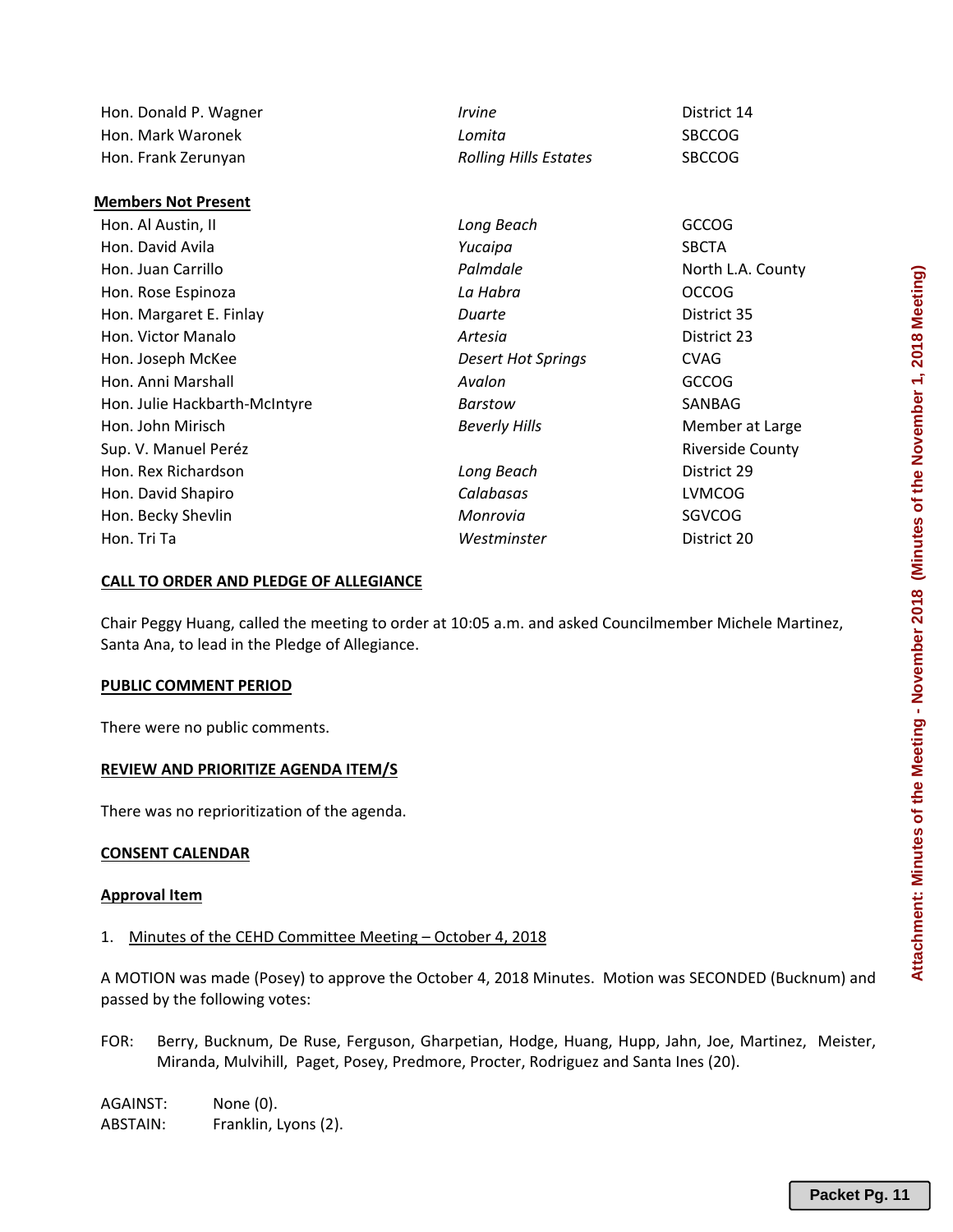## **Receive & File**

- 2. 4<sup>th</sup> California Climate Change Assessment-SCAG Report
- 3. 2019 California Building Energy Efficiency Standards
- 4. Status Update on the 2020 RTP/SCS PEIR
- 5. Future Communities Pilot Program Guidelines

A MOTION was made (Bucknum) to approve the Consent Calendar. Motion was SECONDED (Hupp) and passed by the following votes:

FOR: Berry, Bucknum, De Ruse, Ferguson, Franklin, Gharpetian, Hodge, Huang, Hupp, Jahn, Joe, Lyons, Martinez, Meister, Miranda, Mulvihill, Paget, Posey, Predmore, Procter, Rodriguez, Santa Ines (22).

AGAINST: None (0). ABSTAIN: None (0).

#### **INFORMATION ITEMS**

#### 6. Update on SCAG's Bottom‐Up Local Input and Envisioning Process

Kimberly Clark, SCAG Staff, provided an update of the Bottom‐Up local Input and Envisioning Process. She explained how SCAG engaged with local jurisdictions, subregions and other stakeholders to inform them of the planning process and local data elements within the upcoming Connect SoCal and the Regional Housing Needs Assessment (RHNA). She stated that SCAG staff met with all of the 197 local jurisdictions in SCAG's region and that after the October 1, 2018 deadline, SCAG received input from 86% of jurisdictions on one or more data elements under local review as well as offered extensions to the remaining jurisdictions.

The Committee thanked Ms. Clark for her presentation.

#### 7. Impacts of Early Childhood Development of Alleviating Poverty

Chair Huang introduced Kim Goll, the Executive Director of the Children & Families Commission of Orange County, also known as "Southern California First 5", who presented on the effects of early childhood development on alleviating poverty and what can be done in local communities to assist this effort. Ms. Goll provided background information on its operations, a PowerPoint presentation on the Southern California First 5 programs offered, and highlighted the Commission's goals that center on ensuring that all children are healthy and ready to learn when they enter school.

Ms. Goll responded on the comments and questions expressed by the Councilmembers including questions regarding partnering and other support relationships that First 5 provides to existing nonprofits or family resource organizations as well as workable solutions and opportunities available to provide assistance to at‐ risk families or to families who are not in any programs.

Chair Huang encouraged the Committee to engage in outreach for solutions that may work to sustain early childhood development programs in their local communities.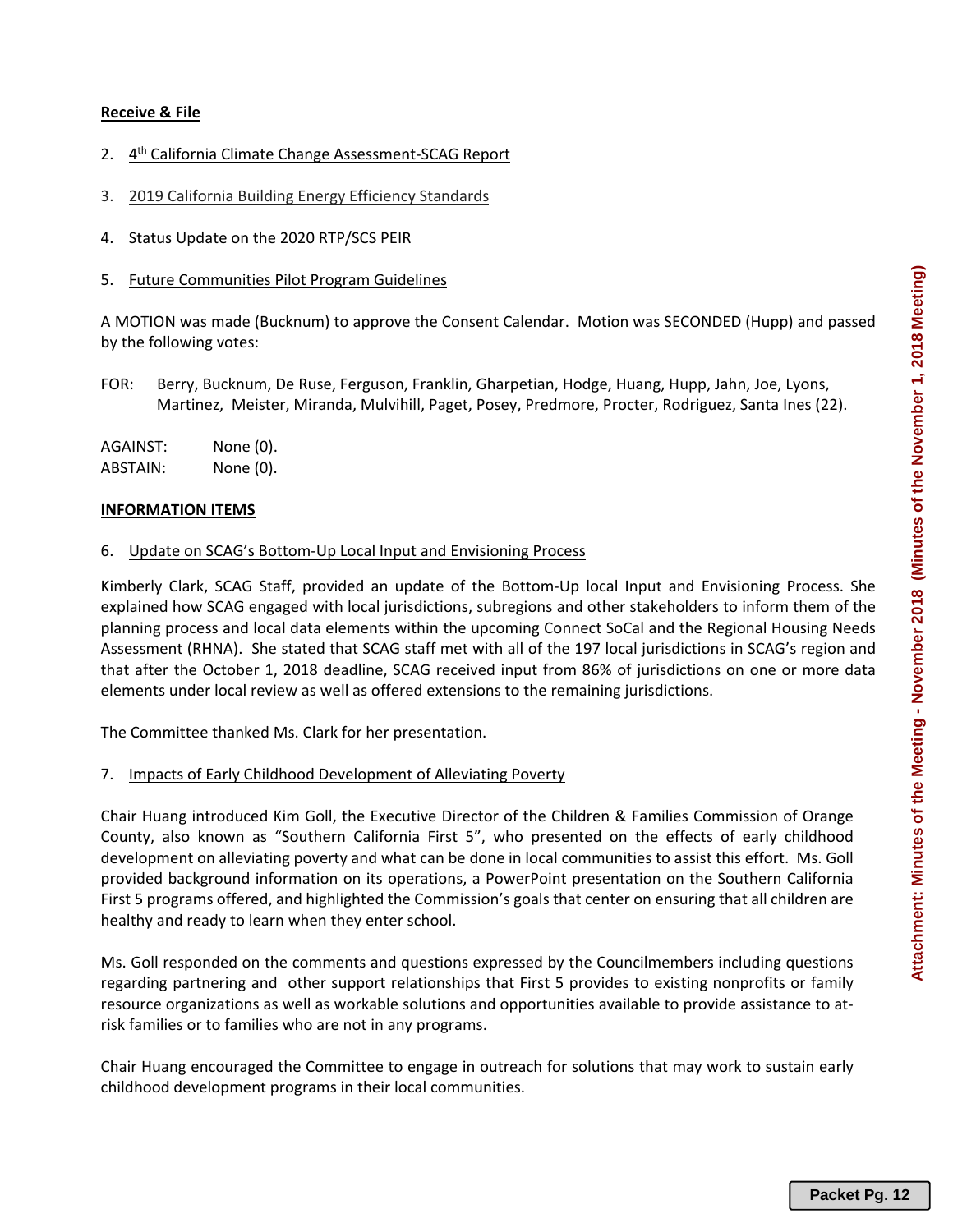## 8. Recent Housing Legislation

Ma'Ayn Johnson, SCAG Staff, provided a recap of the Regional Housing Needs Assessment (RHNA) process and gave an update of the two legislative bills which recently passed in September 2018: SB 828 (Weiner) and AB 1771 (Bloom). She noted that both bills affect the development of the RHNA allocation plan, which SCAG is currently beginning to develop for the 6<sup>th</sup> cycle. She provided a PowerPoint presentation and outlined the new requirements based on the recent housing legislation.

Ms. Johnson responded on the comments and questions expressed by the Councilmembers including questions regarding concerns over the jurisdictional allocation appeals process, and how jurisdictions are able to provide more housing, including affordable housing when there are obstacles such as CEQA and environmental barriers that are in place. Ms. Johnson responded that SCAG staff will continue to work with stakeholders, jurisdictions and HCD to help address these issues early on in the RHNA process.

### 9. Transportation Electrification Partnership‐Los Angeles Cleantech Incubator

Mike Jones, SCAG staff, introduced Michelle Kinman, Director of Transportation for Los Angeles Cleantech Incubator (LACI). LACI is a result of the Clean Tech Los Angeles (CTLA) with alliances among Mayor Garcetti's office, the City of Los Angeles's universities, the Los Angeles Business Council, the Los Angeles Area Chamber of Commerce, and other important groups, such as the South Coast AQMD and the Clean Power Alliance. Ms. Kinman provided background information on LACI's operational Roadmap, goals and mission for advancing the Transportation Electrification Partnership among regional stakeholders to accelerate transportation electrification and zero emissions goods movement by 2028, coinciding with the 2028 Olympic Games in Los Angeles.

Ms. Kinman, responded on the comments and questions expressed by the Councilmembers including questions regarding what the next steps would be to modernize the transportation grid. Ms. Kinman responded that LACI along with bringing together other transportation electrification partnerships is building upon existing efforts and that the partnership is currently working to scope out how the state pursues clean electrification.

#### 10. Draft 2019 Local Profiles Data Update

Ping Chang, and Michael Gainor, SCAG staff, provided an update of the Draft 2019 Local Profiles Data reports (Local Profile) that are being developed for SCAG member jurisdictions. Mr. Chang provided a historical background information on the Local Profiles, which began in 2009 as a service to SCAG's member jurisdictions, and is updated every two years. He commented that the Local Profiles are used as a resource for academic research, information and communication resource and is a useful resource to local governments supportive of community planning, economic development and public outreach efforts. He noted that the 2019 Local Profiles will include updated information and data related to local and regional demographic trends and provide current and historical data for each jurisdiction in the SCAG Region. The Local Profiles will be released at the SCAG General Assembly in May 2019.

# **CHAIR'S REPORT**

Chair Huang provided highlights of the first meeting of the RHNA Subcommittee which was held on Monday, October 29, 2018. She reported that it was well attended and that Mr. Ben Metcalf, Director of HCD, was in attendance to discuss the statewide need for housing, and how HCD is working with jurisdictions and stakeholders to develop ways to get more housing built. She noted that the next meeting will be held in December and SCAG staff will send out a notification to all stakeholders when the date is finalized. She encouraged members to attend and provide comments.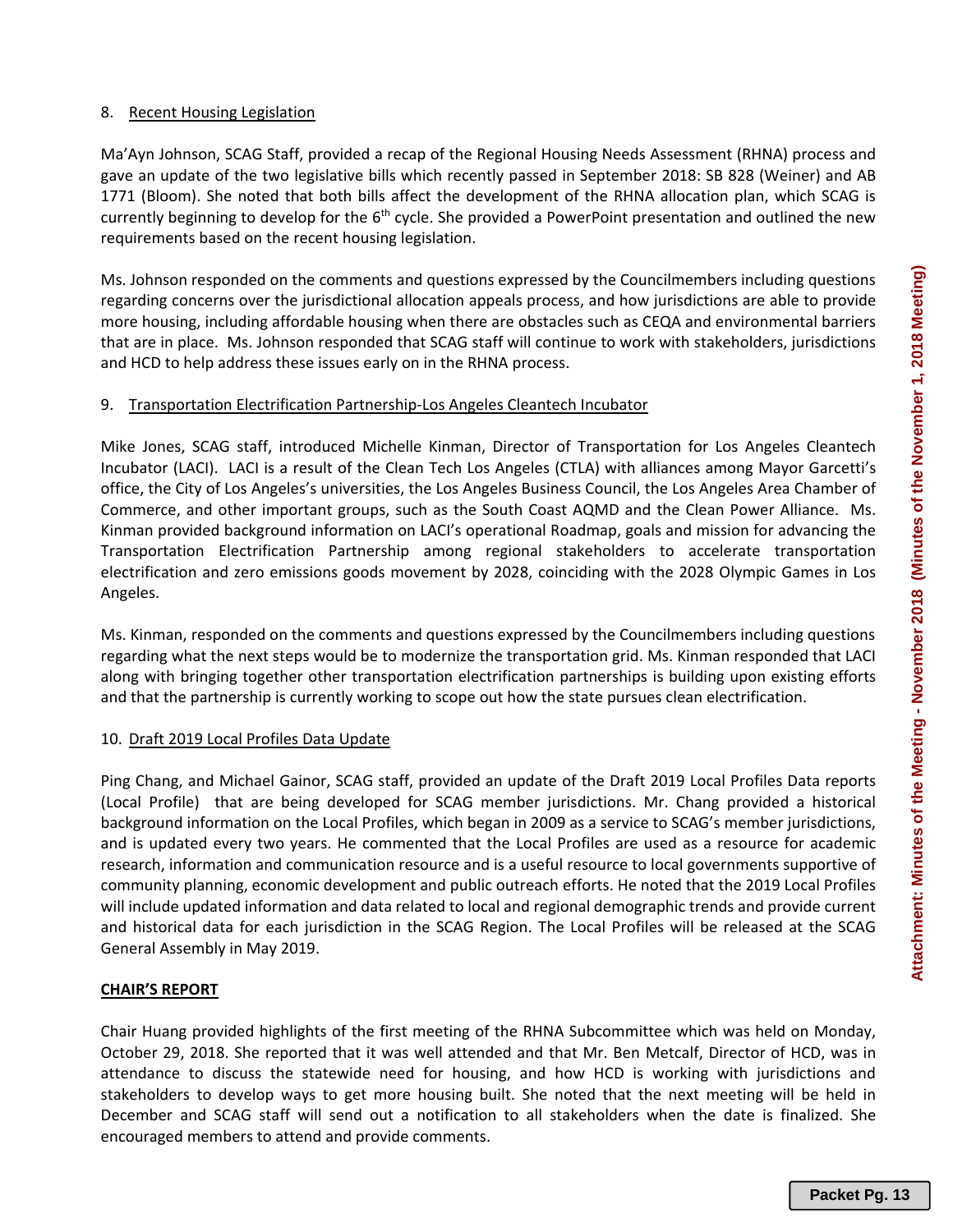Chair Huang invited everyone to a Farewell Reception honoring Hasan Ikhrata for 24 years of service to SCAG, which would be held immediately after the Regional Council meeting today from 1:00 p.m. - 3:30 p.m.

# **FUTURE AGENDA ITEM**

Chair Huang reported that discussions on building affordable housing and on residential development patterns with its links to revenue will take place in future meetings.

# **ANNOUNCEMENTS**

Chair Huang announced that today would be the last CEHD meeting for Councilmember Deborah Franklin, WRCOG, Past SCAG President and Councilmember Michele Martinez, Santa Ana, and Councilmember Joe Lyons, SGVCOG. The Committee expressed appreciation for their accomplishments, contributions, and service to the Committee and to SCAG.

# **ADJOURNMENT**

There being no further business, Chair Huang adjourned the CEHD Committee meeting at 11:46 a.m.

[MINUTES ARE UNOFFICIAL UNTIL APPROVED BY THE CEHD COMMITTEE]